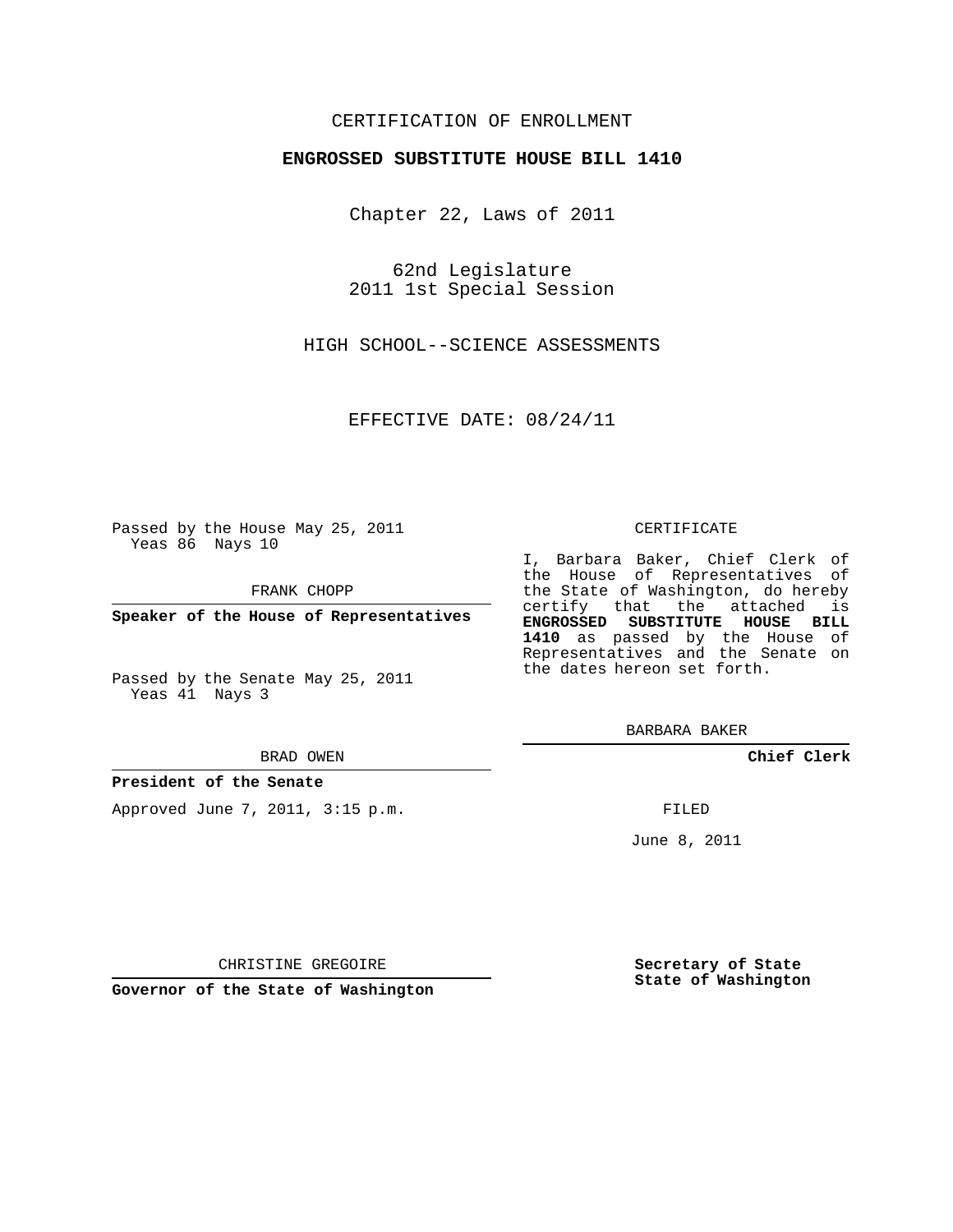# **ENGROSSED SUBSTITUTE HOUSE BILL 1410** \_\_\_\_\_\_\_\_\_\_\_\_\_\_\_\_\_\_\_\_\_\_\_\_\_\_\_\_\_\_\_\_\_\_\_\_\_\_\_\_\_\_\_\_\_

\_\_\_\_\_\_\_\_\_\_\_\_\_\_\_\_\_\_\_\_\_\_\_\_\_\_\_\_\_\_\_\_\_\_\_\_\_\_\_\_\_\_\_\_\_

Passed Legislature - 2011 1st Special Session

# **State of Washington 62nd Legislature 2011 1st Special Session**

**By** House Education (originally sponsored by Representatives Santos, Dammeier, Probst, and Liias; by request of Superintendent of Public Instruction)

READ FIRST TIME 05/11/11.

1 AN ACT Relating to science end-of-course assessments; amending RCW 28A.655.061; adding a new section to chapter 28A.655 RCW; and creating a new section.

BE IT ENACTED BY THE LEGISLATURE OF THE STATE OF WASHINGTON:

 NEW SECTION. **Sec. 1.** (1) The legislature continues to support end-of-course assessments as a fair and practical way to measure students' knowledge and skills in high school science, but the legislature also recognizes that there are important scientific concepts, principles, and content that are not able to be captured in a single course or a single assessment. The legislature also does not wish to narrow the high school science curriculum to a singular focus on biology.

 (2) However, the legislature finds that the financial resources for developing additional end-of-course assessments for high school science are not available in the 2011-2013 biennium. Nevertheless, the legislature intends to revisit this issue in the future and further intends at an appropriate time to direct the superintendent of public instruction to develop one or more end-of-course assessments in additional science subjects.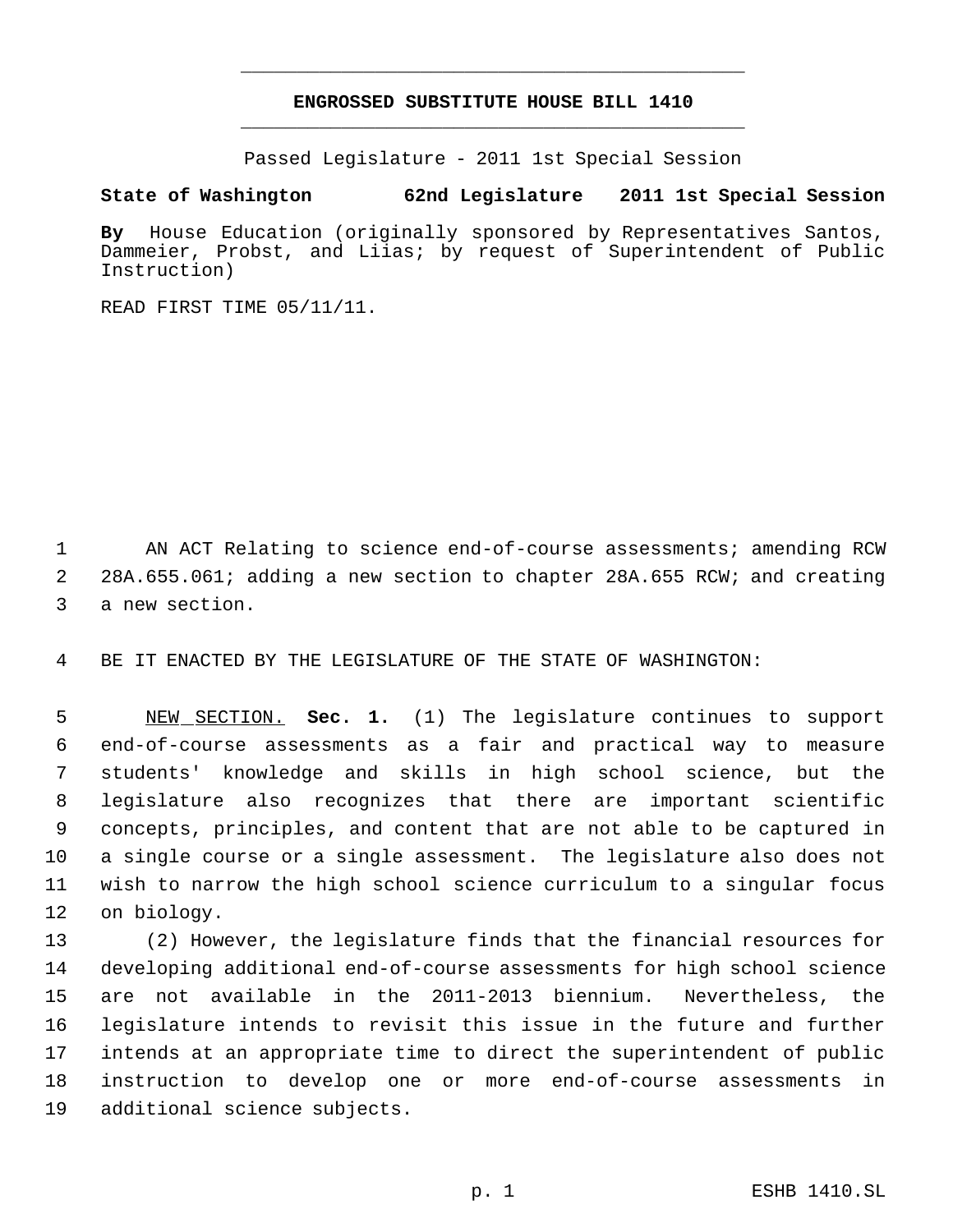**Sec. 2.** RCW 28A.655.061 and 2010 c 244 s 1 are each amended to read as follows:

 (1) The high school assessment system shall include but need not be 4 limited to the ((Washington)) statewide student assessment ((of student **learning**)), opportunities for a student to retake the content areas of 6 the assessment in which the student was not successful, and, if approved by the legislature pursuant to subsection (10) of this section, one or more objective alternative assessments for a student to demonstrate achievement of state academic standards. The objective alternative assessments for each content area shall be comparable in rigor to the skills and knowledge that the student must demonstrate on 12 the ((Washington)) statewide student assessment ((of student learning)) for each content area.

 (2) Subject to the conditions in this section, a certificate of academic achievement shall be obtained by most students at about the age of sixteen, and is evidence that the students have successfully met the state standard in the content areas included in the certificate. With the exception of students satisfying the provisions of RCW 28A.155.045 or 28A.655.0611, acquisition of the certificate is required for graduation from a public high school but is not the only requirement for graduation.

 (3) Beginning with the graduating class of 2008, with the exception of students satisfying the provisions of RCW 28A.155.045, a student who meets the state standards on the reading, writing, and mathematics 25 content areas of the high school ((Washington)) statewide student 26 assessment ((of student learning)) shall earn a certificate of academic achievement. If a student does not successfully meet the state standards in one or more content areas required for the certificate of academic achievement, then the student may retake the assessment in the content area up to four times at no cost to the student. If the student successfully meets the state standards on a retake of the assessment then the student shall earn a certificate of academic achievement. Once objective alternative assessments are authorized pursuant to subsection (10) of this section, a student may use the objective alternative assessments to demonstrate that the student successfully meets the state standards for that content area if the 37 student has taken the ((Washington)) statewide student assessment ((of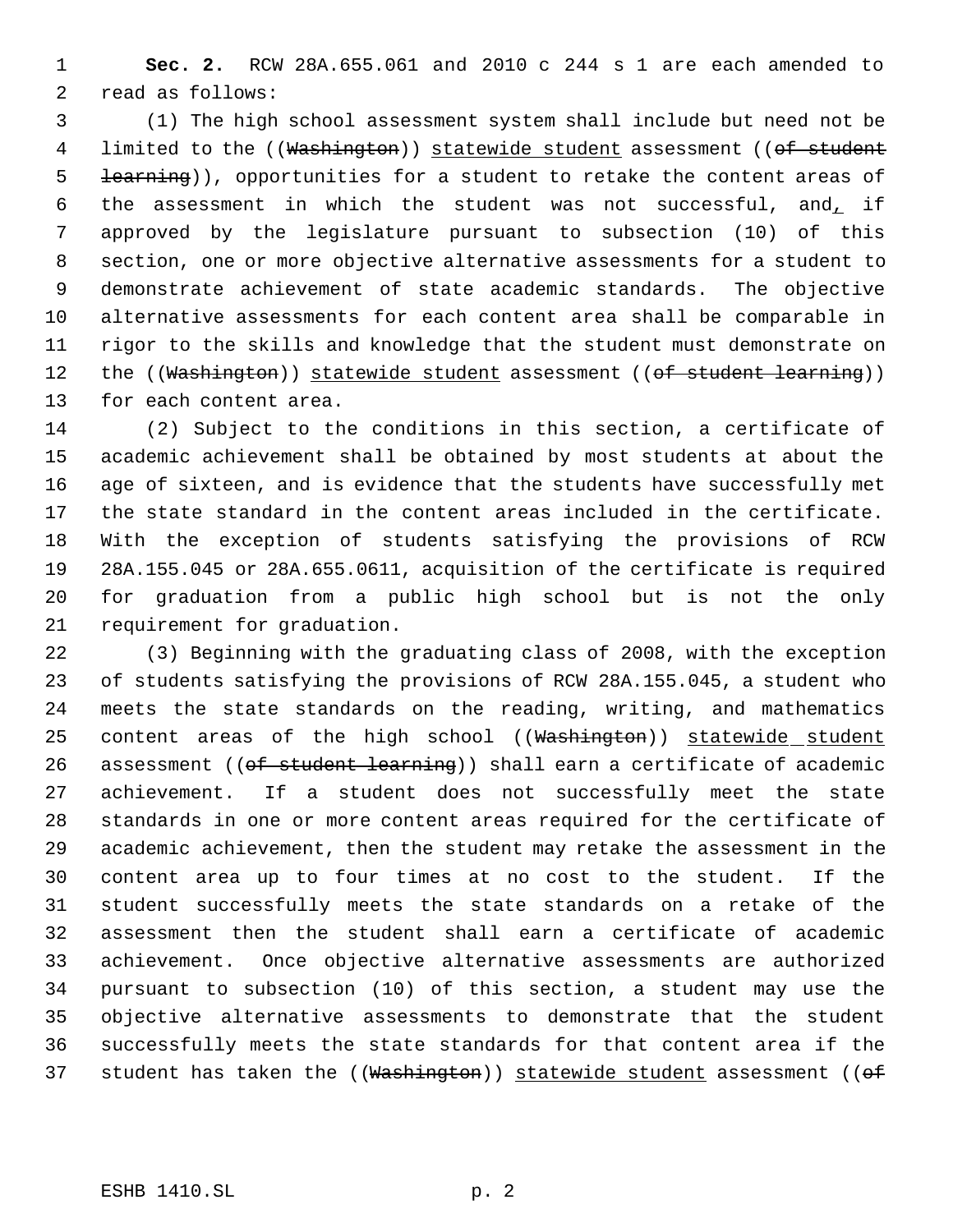1 student learning)) at least once. If the student successfully meets 2 the state standards on the objective alternative assessments then the 3 student shall earn a certificate of academic achievement.

4 (4) Beginning ((no - later than)) with the graduating class of 5 ((2013)) 2015, a student must meet the state standards in science in 6 addition to the other content areas required under subsection (3) of 7 this section on the ((Washington)) statewide student assessment ((of 8 student learning)) or the objective alternative assessments in order to 9 earn a certificate of academic achievement. ((The state board of 10 education may adopt a rule that implements the requirements of this 11 subsection (4) beginning with a graduating class before the graduating 12 class of  $-2013$ , if the state board of education adopts the rule by 13 September 1st of the freshman school year of the graduating class to 14 which the requirements of this subsection (4) apply. The state board 15 of education's authority under this subsection (4) does not alter the 16 requirement that any change in performance standards for the tenth 17 grade assessment must comply with RCW 28A.305.130.)

 (5) The state board of education may not require the acquisition of the certificate of academic achievement for students in home-based instruction under chapter 28A.200 RCW, for students enrolled in private schools under chapter 28A.195 RCW, or for students satisfying the provisions of RCW 28A.155.045.

23 (6) A student may retain and use the highest result from each 24 successfully completed content area of the high school assessment.

25 (7) School districts must make available to students the following 26 options:

 $(a)$  To retake the ((Washington)) statewide student assessment (( $\sigma$ f 28 student learning)) up to four times in the content areas in which the student did not meet the state standards if the student is enrolled in a public school; or

31 (b) To retake the  $((\text{Washington}))$  statewide student assessment  $((\text{of }$  student learning)) up to four times in the content areas in which the student did not meet the state standards if the student is enrolled in a high school completion program at a community or technical college. The superintendent of public instruction and the state board for community and technical colleges shall jointly identify means by which students in these programs can be assessed.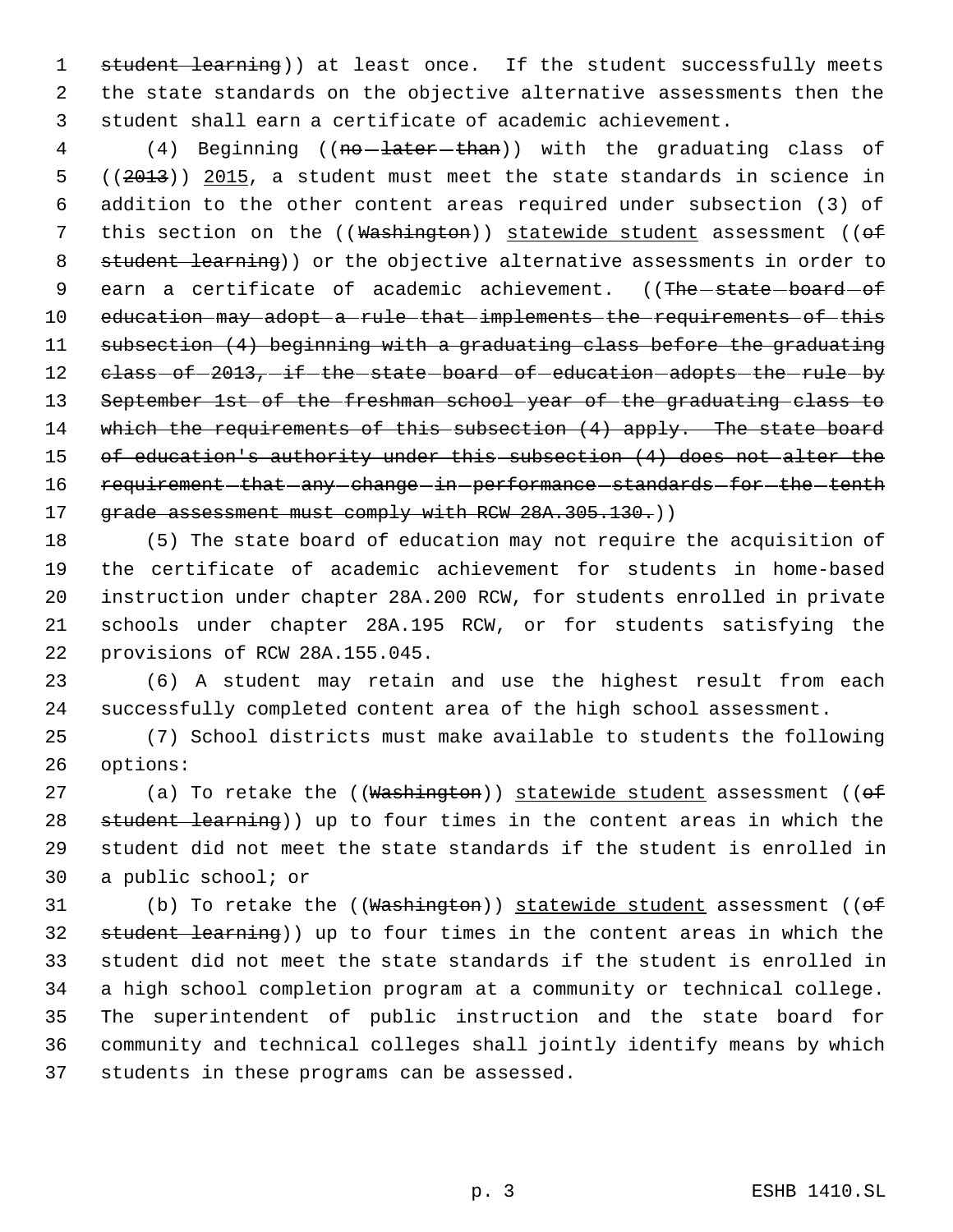(8) Students who achieve the standard in a content area of the high school assessment but who wish to improve their results shall pay for retaking the assessment, using a uniform cost determined by the superintendent of public instruction.

 (9) Opportunities to retake the assessment at least twice a year shall be available to each school district.

 (10)(a) The office of the superintendent of public instruction shall develop options for implementing objective alternative assessments, which may include an appeals process for students' scores, for students to demonstrate achievement of the state academic standards. The objective alternative assessments shall be comparable in rigor to the skills and knowledge that the student must demonstrate 13 on the ((Washington)) statewide student assessment ((of-student 14 <del>learning</del>)) and be objective in its determination of student achievement of the state standards. Before any objective alternative assessments in addition to those authorized in RCW 28A.655.065 or (b) of this subsection are used by a student to demonstrate that the student has met the state standards in a content area required to obtain a certificate, the legislature shall formally approve the use of any objective alternative assessments through the omnibus appropriations act or by statute or concurrent resolution.

 (b)(i) A student's score on the mathematics, reading or English, or writing portion of the SAT or the ACT may be used as an objective alternative assessment under this section for demonstrating that a student has met or exceeded the state standards for the certificate of academic achievement. The state board of education shall identify the scores students must achieve on the relevant portion of the SAT or ACT to meet or exceed the state standard in the relevant content area on 29 the ((Washington)) statewide student assessment ((of student learning. 30 The -state -board -of -education -shall -identify -the -first -scores -by December 1, 2007)). A student's score on the science portion of the 32 ACT or the science subject area tests of the SAT may be used as an objective alternative assessment under this section as soon as the state board of education determines that sufficient data is available to identify reliable equivalent scores for the science content area of the statewide student assessment. After the first scores are established, the state board may increase but not decrease the scores 38 required for students to meet or exceed the state standards.

### ESHB 1410.SL p. 4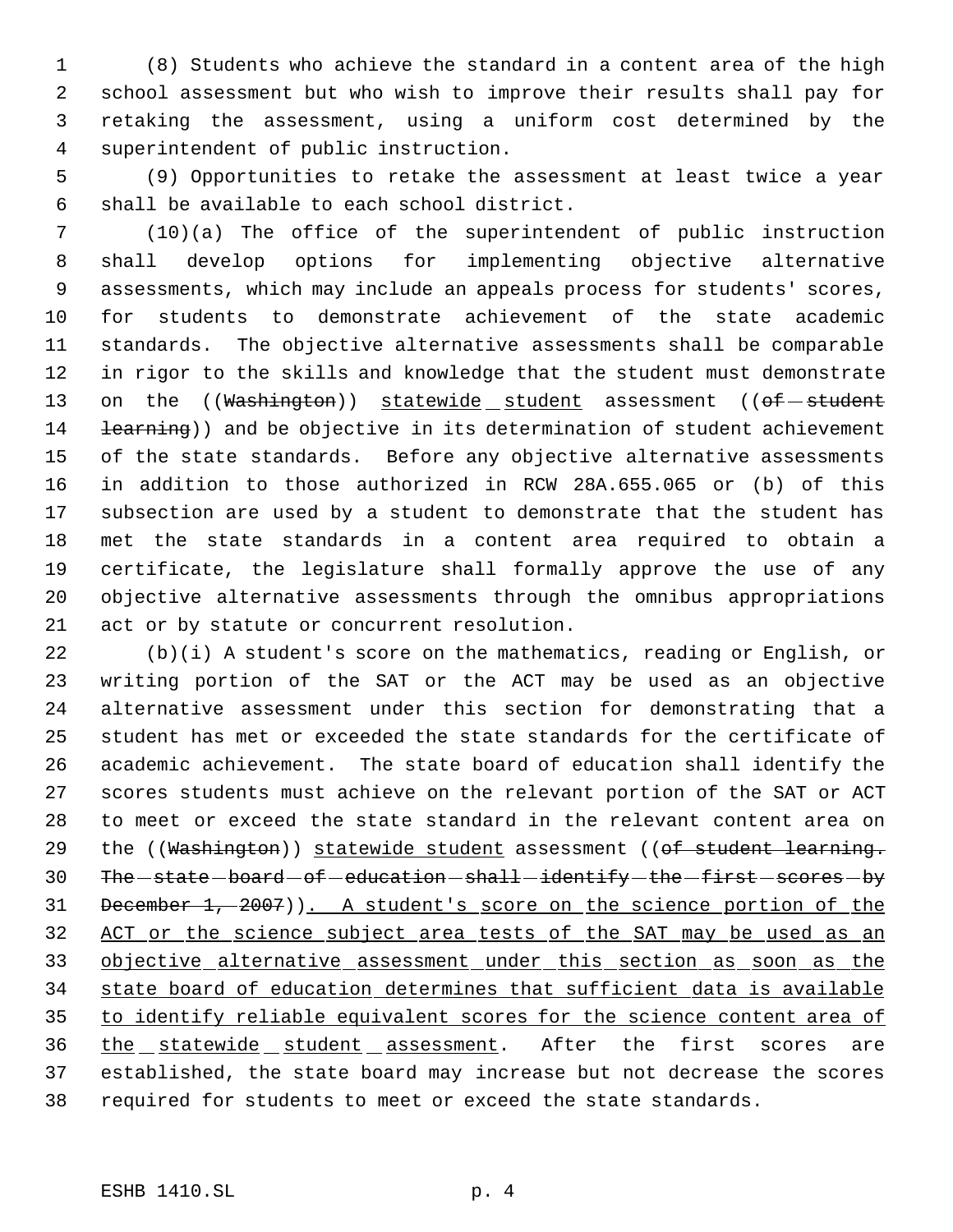(ii) ((Until August 31, 2008, a student's score on the mathematics 2 portion of the PSAT may be used as an objective alternative assessment under this section for demonstrating that a student has met or exceeded the state standard for the certificate of academic achievement. The 5 state board of education shall identify the score students must achieve 6 on the mathematics portion of the PSAT to meet or exceed the state standard in that content area on the Washington assessment of student learning.

 $(\pm i\pm i)$ ) A student who scores at least a three on the grading scale of one to five for selected AP examinations may use the score as an objective alternative assessment under this section for demonstrating that a student has met or exceeded state standards for the certificate of academic achievement. A score of three on the AP examinations in calculus or statistics may be used as an alternative assessment for the 15 mathematics portion of the ((Washington)) statewide student assessment 16 ((of student learning)). A score of three on the AP examinations in English language and composition may be used as an alternative 18 assessment for the writing portion of the ((Washington)) statewide 19 student assessment ((of student learning)). A score of three on the AP examinations in English literature and composition, macroeconomics, microeconomics, psychology, United States history, world history, United States government and politics, or comparative government and politics may be used as an alternative assessment for the reading 24 portion of the ((Washington)) statewide student assessment ((of student 25 <del>learning</del>)). A score of three on the AP examination in biology, 26 physics, chemistry, or environmental science may be used as an 27 alternative assessment for the science portion of the statewide student assessment.

 (11) By December 15, 2004, the house of representatives and senate education committees shall obtain information and conclusions from recognized, independent, national assessment experts regarding the validity and reliability of the high school Washington assessment of student learning for making individual student high school graduation determinations.

 (12) To help assure continued progress in academic achievement as a foundation for high school graduation and to assure that students are on track for high school graduation, each school district shall prepare plans for and notify students and their parents or legal guardians as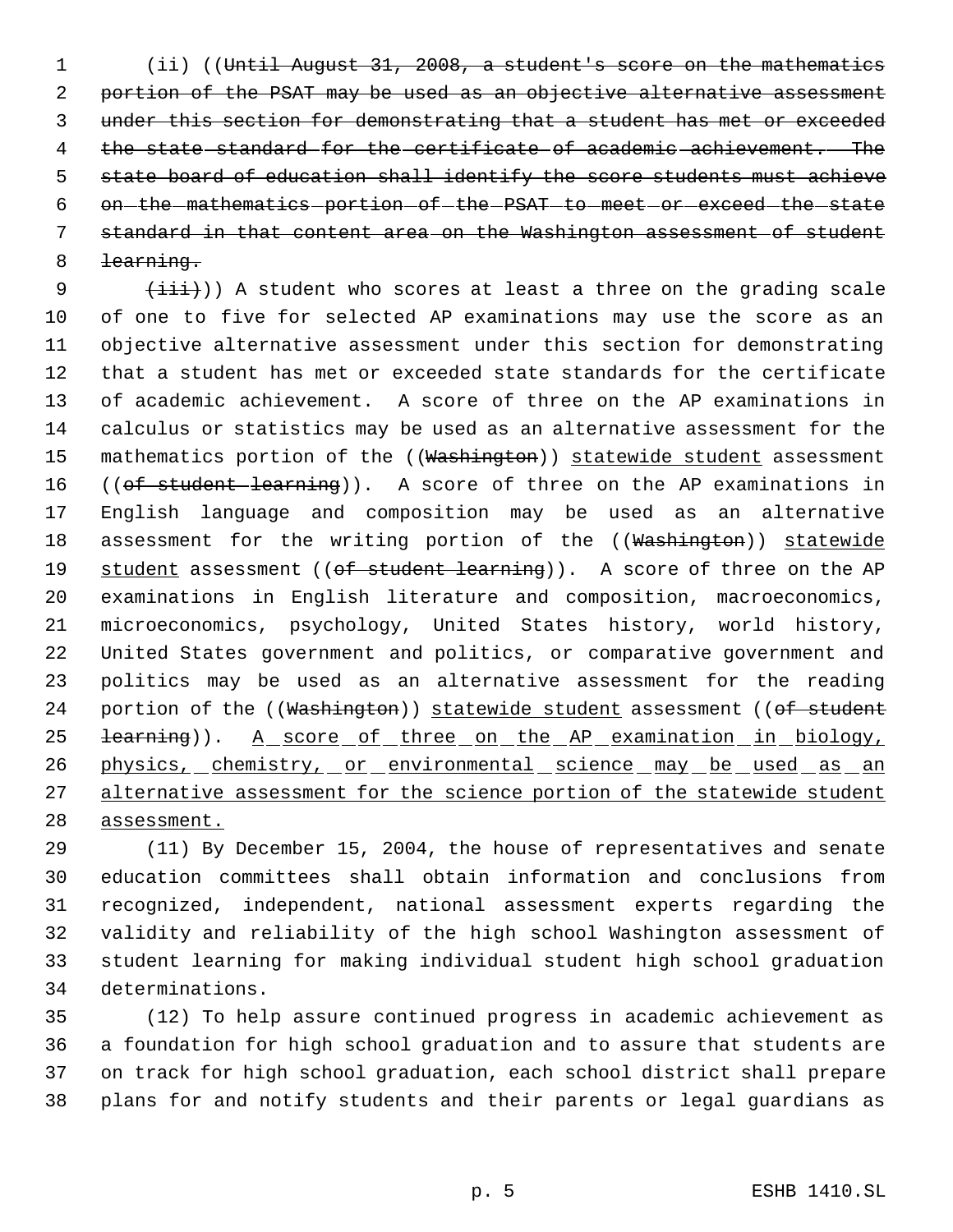provided in this subsection. Student learning plans are required for eighth grade students who were not successful on any or all of the content areas of the state assessment during the previous school year or who may not be on track to graduate due to credit deficiencies or absences. The parent or legal guardian shall be notified about the information in the student learning plan, preferably through a parent conference and at least annually. To the extent feasible, schools serving English language learner students and their parents shall translate the plan into the primary language of the family. The plan shall include the following information as applicable:

(a) The student's results on the state assessment;

 (b) If the student is in the transitional bilingual program, the 13 score on his or her Washington language proficiency test II;

(c) Any credit deficiencies;

(d) The student's attendance rates over the previous two years;

 (e) The student's progress toward meeting state and local 17 graduation requirements;

 (f) The courses, competencies, and other steps needed to be taken by the student to meet state academic standards and stay on track for graduation;

 (g) Remediation strategies and alternative education options available to students, including informing students of the option to continue to receive instructional services after grade twelve or until the age of twenty-one;

 (h) The alternative assessment options available to students under this section and RCW 28A.655.065;

 (i) School district programs, high school courses, and career and technical education options available for students to meet graduation requirements; and

 (j) Available programs offered through skill centers or community and technical colleges, including the college high school diploma options under RCW 28B.50.535.

 NEW SECTION. **Sec. 3.** A new section is added to chapter 28A.655 RCW to read as follows:

 (1) Beginning in the 2011-12 school year, the statewide high school assessment in science shall be an end-of-course assessment for biology